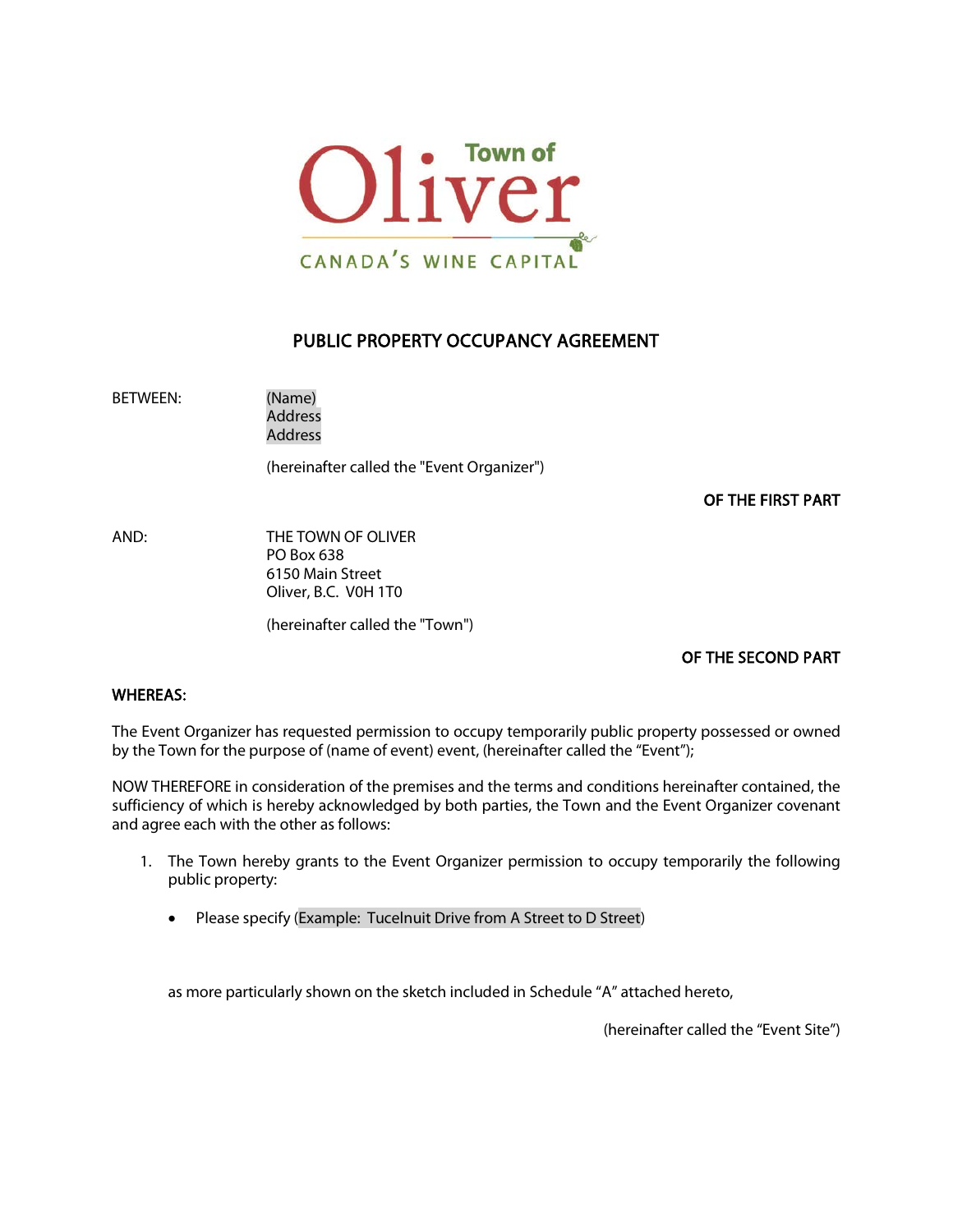for the purpose of the (name of event) during the following period of time:

• Example: 5:00 a.m. to 1:00 p.m., Sunday, October 2, 2018

(hereinafter called the "Event Time")

- 2. The Event Organizer agrees to implement, at its own expense, the Traffic Safety Plan for the Event, which is included in Schedule "B" attached hereto, for which the Event Organizer hereby certifies that written approval has been obtained from the Director of Operations/local RCMP and, if required, Ministry of Transportation & Infrastructure. Without detracting from the Event Organizer's responsibility to interpret, apply and implement the Traffic Safety Plan, the Event Organizer further agrees to take and carry out any instructions that it may receive from the Director of Operations, Bylaw Enforcement or members of any other Law Enforcement agency that may be in attendance to assist with policing at the Event.
- 3. The Event Organizer hereby releases the Town and its elected officials, officers, employees, agents and others from all manners of actions, causes of action, suits, damages, loss, costs, expenses, claims, and demands of any nature whatsoever in relation to this event.
- 4. The Event Organizer shall indemnify and save harmless the Town and its elected officials, officers, employees, agents and others from any and all manner of actions, causes of action, suits, damages, loss, costs, expenses, claims, and demands of any nature whatsoever, including such liabilities arising from the Town's negligence, incurred by the Town and relating to and arising during the event. This indemnity shall survive the expiry of this event with respect to an event which occurred prior to expiry or termination.
- 5. The Event Organizer agrees to maintain for the period of the Event, at all relevant times, comprehensive public liability insurance with an insurer satisfactory to the Town in the amount of not less than Five Million Dollars (\$5,000,000.00) inclusive per occurrence for bodily injury, death and property damage including loss of use thereof.
- 6. The Event Organizer agrees that both the Event Organizer and the Town shall be named as insureds in the policy provided under Paragraph 5.
- 7. The Event Organizer agrees that all equipment brought onto the Event Site in connection with the Event by the Event Organizer, its agents, contractors, employees or volunteers shall be at the sole risk of the Event Organizer and that the Town shall not be liable for any damage or loss to such equipment.
- 8. The Event Organizer hereby certifies that it has inspected the Event Site and has found it to be in a physical condition suitable for the Event.
- 9. The Event Organizer agrees that at the end of the Event Time, it shall thoroughly clean the Event Site leaving the Event Site in the same condition it was prior to the Event.
- 10. The Event Organizer agrees to ensure that all individuals under its supervision will conduct themselves in an orderly manner and shall be competent for the work that they are engaged or assigned to perform.